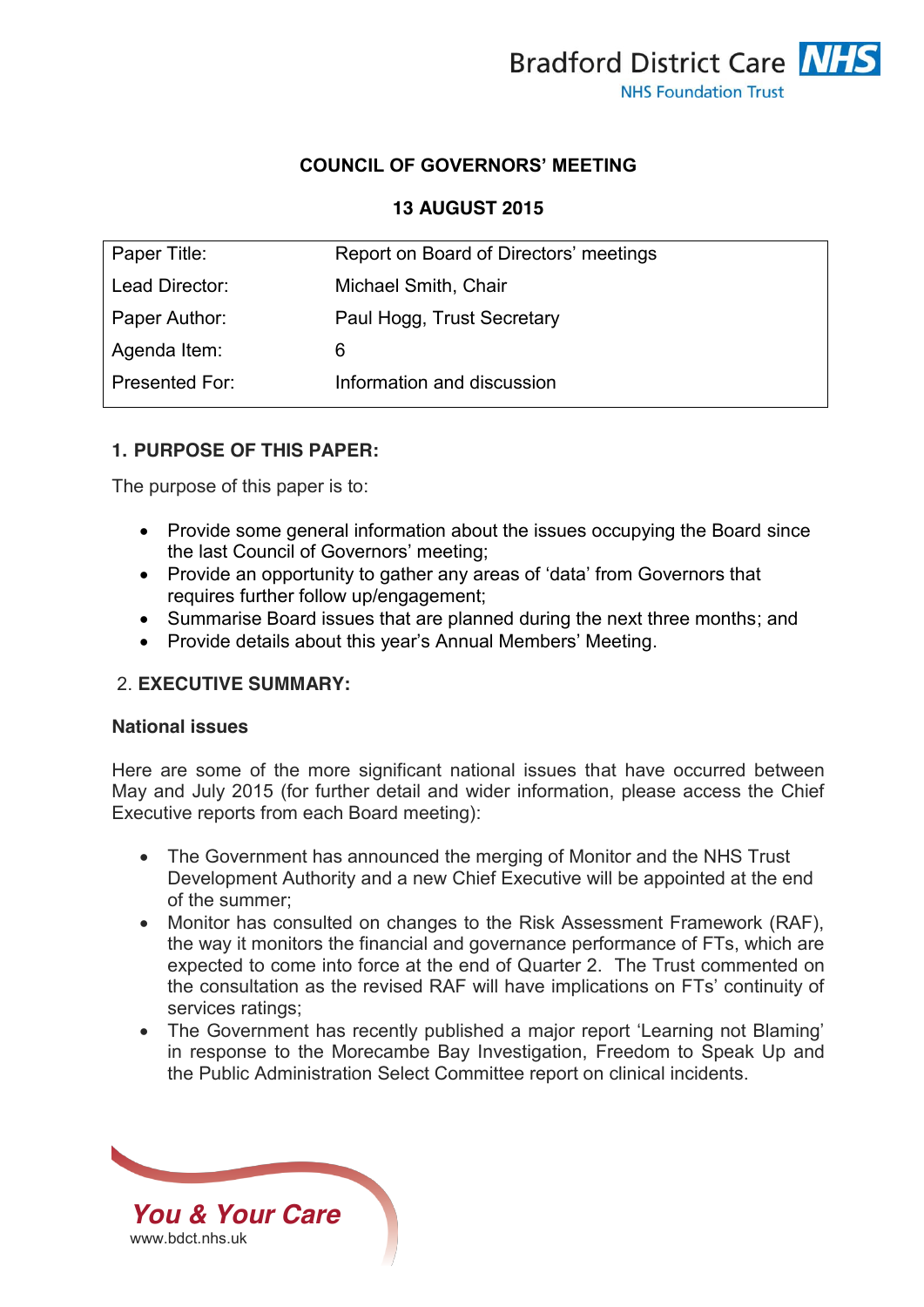# **BDCFT Board issues**

The Board's discussions (in both private and public meetings) have focused on the following:

# **Developing Integrated Services**

- our strategy relating to an evolving Primary Care Landscape including meetings with new GP federation leads and primary care developments with AWC CCG
- reviewing progress of the Integration and Change Board
- **•** featured developments in Mental Health, such as our First Response a major step forward in the development of crisis and community mental health services

## **Service Investment**

- progress on our strategy to increase BME Diversity in employment
- the opening of the Intensive Therapy Centre
- an investment in Moorlands view

## **Digital healthcare – Agile Working**

• a number of significant developments being made including software and hardware upgrades to support agile working, updated clinical information systems, and a new digital strategy under development

### **Governance**

- new CQC fundamental Standards introduced which have been reviewed by the Board
- review of Quality and Safety Committee to report back in December
- positive assurance about medical revalidation

# **Looking forward – Board of Directors work plan**

In the next three months the Board will be discussing a number of strategic, service development and engagement issues:

### **Strategic issues**

- Primary Care landscape (September)
- Digital Strategy (October)
- Review of our Quality Strategy (October)

## **Service development discussions**

- School nursing service (September)
- Initial review of First Response service (September)

### **Engagement issues**

• The next few 'Board on the Road' meetings will feature lunchtime presentations by the four work streams from the Your and Your Care programme (September – January)